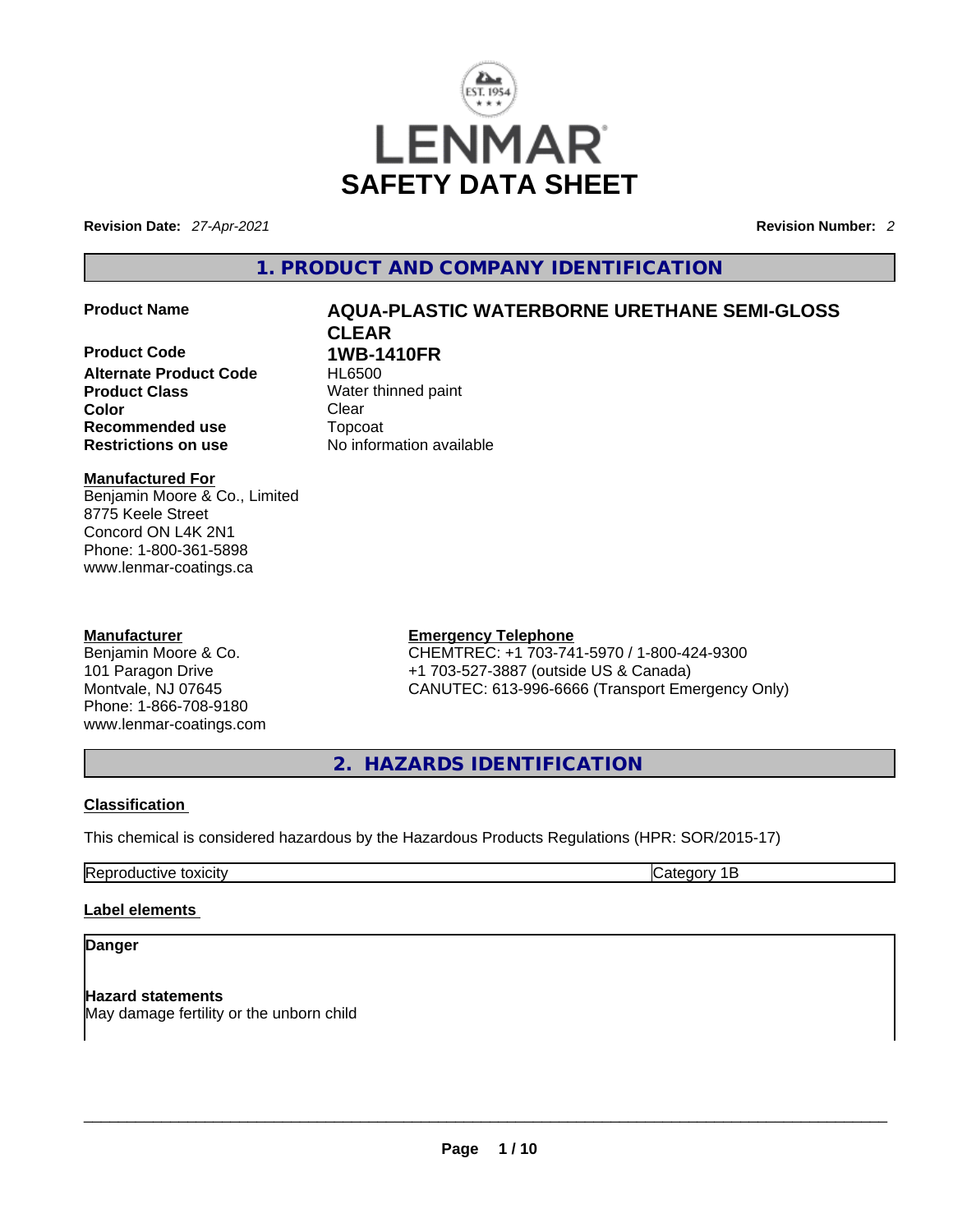

**Appearance** liquid **Odor 11** and **Odor 11** and **Odor 11** and **Odor 11** and **Odor 11** and **Odor** 11 and **Odor** 11 and **Odor** 11 and **Odor** 11 and **Odor** 11 and **Odor** 11 and **Odor** 11 and **Odor** 11 and **Odor** 11 and **Odor** 

#### **Precautionary Statements - Prevention**

Obtain special instructions before use Do not handle until all safety precautions have been read and understood Use personal protective equipment as required

#### **Precautionary Statements - Response**

IF exposed or concerned: Get medical advice/attention

#### **Precautionary Statements - Storage**

Store locked up

#### **Precautionary Statements - Disposal**

Dispose of contents/container to an approved waste disposal plant

#### **Other information**

No information available

 **WARNING:** This product contains isothiazolinone compounds at levels of <0.1%. These substances are biocides commonly found in most paints and a variety of personal care products as a preservative. Certain individuals may be sensitive or allergic to these substances, even at low levels.

# **3. COMPOSITION INFORMATION ON COMPONENTS**

| <b>Chemical name</b>                                                            | <b>CAS No.</b> | Weight-%      | <b>Hazardous Material</b><br>registry number<br>(HMIRA registry #) | Date HMIRA filed and<br>Information Review Act date exemption granted<br>(if applicable) |
|---------------------------------------------------------------------------------|----------------|---------------|--------------------------------------------------------------------|------------------------------------------------------------------------------------------|
| Diethylene glycol monomethyl<br>ether                                           | $111 - 77 - 3$ | 1 - 5%        |                                                                    |                                                                                          |
| Propanoic acid, 2-methyl-,<br>monoester with<br>2,2,4-trimethyl-1,3-pentanediol | 25265-77-4     | 1 - 5%        |                                                                    |                                                                                          |
| Propylene glycol                                                                | $57 - 55 - 6$  | - 5%          |                                                                    |                                                                                          |
| 1-Methyl-2-pyrrolidinone                                                        | 872-50-4       | $-5%$         |                                                                    |                                                                                          |
| Dibutyl phthalate                                                               | 84-74-2        | $0.5 - 1\%$   |                                                                    |                                                                                          |
| Ammonia                                                                         | 7664-41-7      | $0.1 - 0.25%$ |                                                                    |                                                                                          |

\*The exact percentage (concentration) of composition has been withheld as a trade secret

# **4. FIRST AID MEASURES**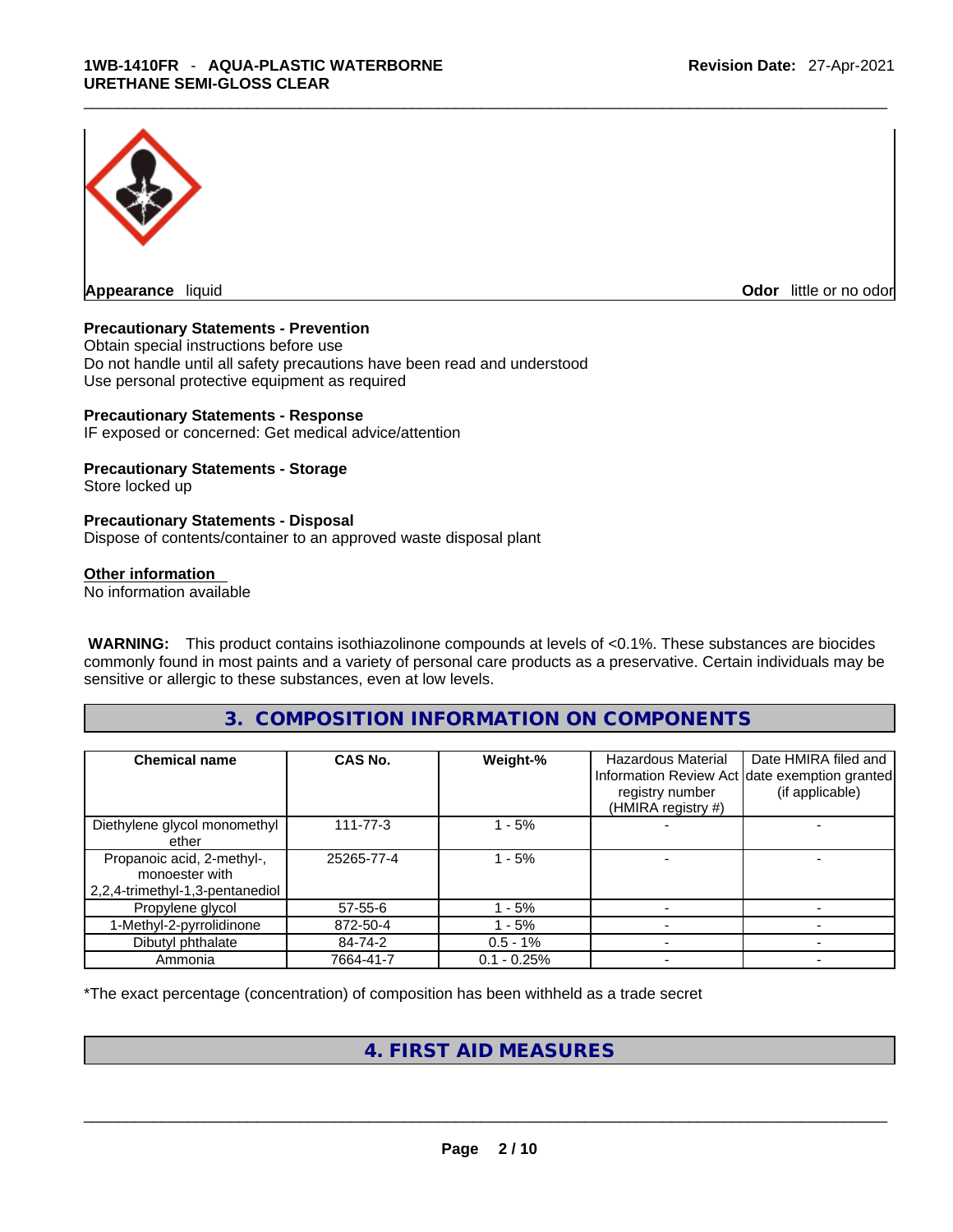| <b>General Advice</b>                  | If symptoms persist, call a physician. Show this safety data<br>sheet to the doctor in attendance.       |
|----------------------------------------|----------------------------------------------------------------------------------------------------------|
| <b>Eye Contact</b>                     | Rinse thoroughly with plenty of water for at least 15<br>minutes and consult a physician.                |
| <b>Skin Contact</b>                    | Wash off immediately with soap and plenty of water while<br>removing all contaminated clothes and shoes. |
| <b>Inhalation</b>                      | Move to fresh air. If symptoms persist, call a physician.                                                |
| Ingestion                              | Clean mouth with water and afterwards drink plenty of<br>water. Consult a physician if necessary.        |
| <b>Most Important Symptoms/Effects</b> | None known.                                                                                              |
| <b>Notes To Physician</b>              | Treat symptomatically.                                                                                   |

**5. FIRE-FIGHTING MEASURES** 

| <b>Suitable Extinguishing Media</b>                                                                                   | Use extinguishing measures that are appropriate to local<br>circumstances and the surrounding environment.                                   |  |  |  |
|-----------------------------------------------------------------------------------------------------------------------|----------------------------------------------------------------------------------------------------------------------------------------------|--|--|--|
| Protective equipment and precautions for firefighters                                                                 | As in any fire, wear self-contained breathing apparatus<br>pressure-demand, MSHA/NIOSH (approved or equivalent)<br>and full protective gear. |  |  |  |
| <b>Specific Hazards Arising From The Chemical</b>                                                                     | Closed containers may rupture if exposed to fire or<br>extreme heat.                                                                         |  |  |  |
| Sensitivity to mechanical impact                                                                                      | No                                                                                                                                           |  |  |  |
| Sensitivity to static discharge                                                                                       | No.                                                                                                                                          |  |  |  |
| <b>Flash Point Data</b><br>Flash point (°F)<br>Flash Point (°C)<br><b>Method</b><br><b>Flammability Limits In Air</b> | Not applicable<br>Not applicable<br>Not applicable                                                                                           |  |  |  |
| Lower flammability limit:<br><b>Upper flammability limit:</b>                                                         | Not applicable<br>Not applicable                                                                                                             |  |  |  |
| Health: 2<br>Flammability: 0<br><b>NFPA</b>                                                                           | <b>Instability: 0</b><br><b>Special: Not Applicable</b>                                                                                      |  |  |  |
| <b>NFPA Legend</b><br>0 - Not Hazardous<br>1 - Slightly<br>2 - Moderate<br>3 - High<br>4 - Severe                     |                                                                                                                                              |  |  |  |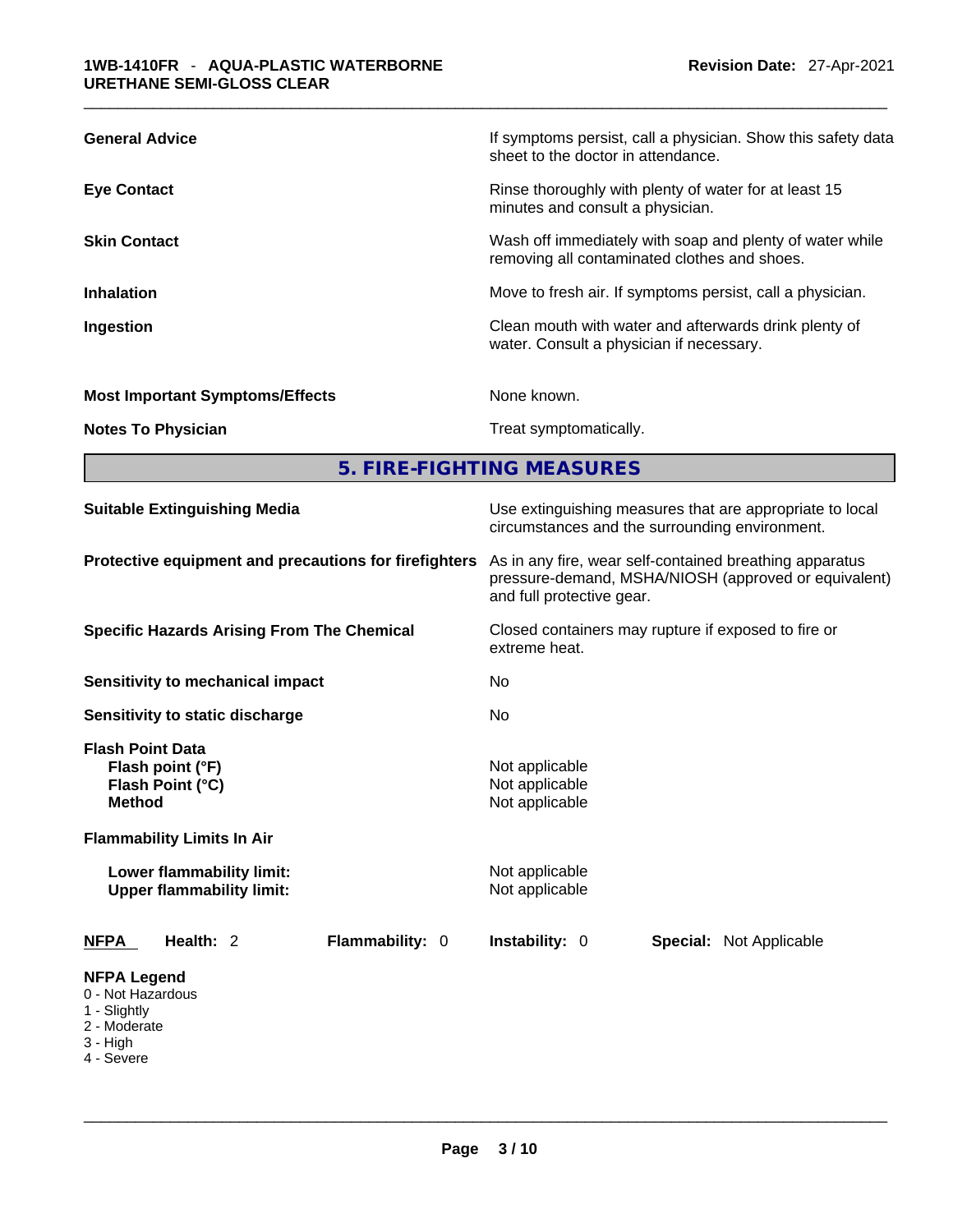*The ratings assigned are only suggested ratings, the contractor/employer has ultimate responsibilities for NFPA ratings where this system is used.* 

*Additional information regarding the NFPA rating system is available from the National Fire Protection Agency (NFPA) at www.nfpa.org.* 

### **6. ACCIDENTAL RELEASE MEASURES**

**Personal Precautions Avoid contact with skin, eyes and clothing. Ensure Personal Precautions** adequate ventilation.

**Other Information Department Information Department Information Prevent further leakage or spillage if safe to do so.** 

**Environmental precautions** See Section 12 for additional Ecological Information.

**Methods for Cleaning Up Example 20 Soak** up with inert absorbent material. Sweep up and shovel into suitable containers for disposal.

#### **7. HANDLING AND STORAGE**

**Handling Handling Avoid contact with skin, eyes and clothing. Avoid breathing** vapors, spray mists or sanding dust. In case of insufficient ventilation, wear suitable respiratory equipment.

**Storage Storage Keep container tightly closed. Keep out of the reach of <b>Storage Keep** out of the reach of children.

**Incompatible Materials Incompatible Materials No information available** 

**8. EXPOSURE CONTROLS/PERSONAL PROTECTION** 

#### **Exposure Limits**

| <b>Chemical name</b>     | <b>ACGIH TLV</b>        | <b>Alberta</b>                    | <b>British Columbia</b>        | <b>Ontario</b>           | Quebec                                        |
|--------------------------|-------------------------|-----------------------------------|--------------------------------|--------------------------|-----------------------------------------------|
| Propylene glycol         | N/E                     | N/E                               | N/E                            | 10 mg/m $3$ - TWA        | N/E                                           |
|                          |                         |                                   |                                | 50 ppm - TWA             |                                               |
|                          |                         |                                   |                                | 155 mg/m $3$ - TWA       |                                               |
| 1-Methyl-2-pyrrolidinone | N/E                     | N/E                               | N/E                            | 400 mg/m $3$ - TWA       | N/E                                           |
| Dibutyl phthalate        | TWA: $5 \text{ mg/m}^3$ | $5 \text{ mg/m}^3$ - TWA          | $5 \text{ mg/m}^3$ - TWA       | $5 \text{ mg/m}^3$ - TWA | 5 mg/m <sup>3</sup> - TWAEV                   |
|                          |                         |                                   | Adverse reproductive<br>effect |                          |                                               |
| Ammonia                  | STEL: 35 ppm            | 25 ppm - TWA<br>17 mg/m $3$ - TWA | 25 ppm - TWA                   | 25 ppm - TWA             | 25 ppm - TWAEV                                |
|                          | <b>TWA: 25 ppm</b>      | 35 ppm - STEL                     | 35 ppm - STEL                  | 35 ppm - STEL            | 17 mg/m <sup>3</sup> - TWAEV<br>35 ppm - STEV |
|                          |                         | $24$ mg/m <sup>3</sup> - STEL     |                                |                          | $24$ mg/m <sup>3</sup> - STEV                 |

#### **Legend**

ACGIH - American Conference of Governmental Industrial Hygienists Alberta - Alberta Occupational Exposure Limits British Columbia - British Columbia Occupational Exposure Limits Ontario - Ontario Occupational Exposure Limits Quebec - Quebec Occupational Exposure Limits

N/E - Not established

**Engineering Measures** Ensure adequate ventilation, especially in confined areas.

#### **Personal Protective Equipment**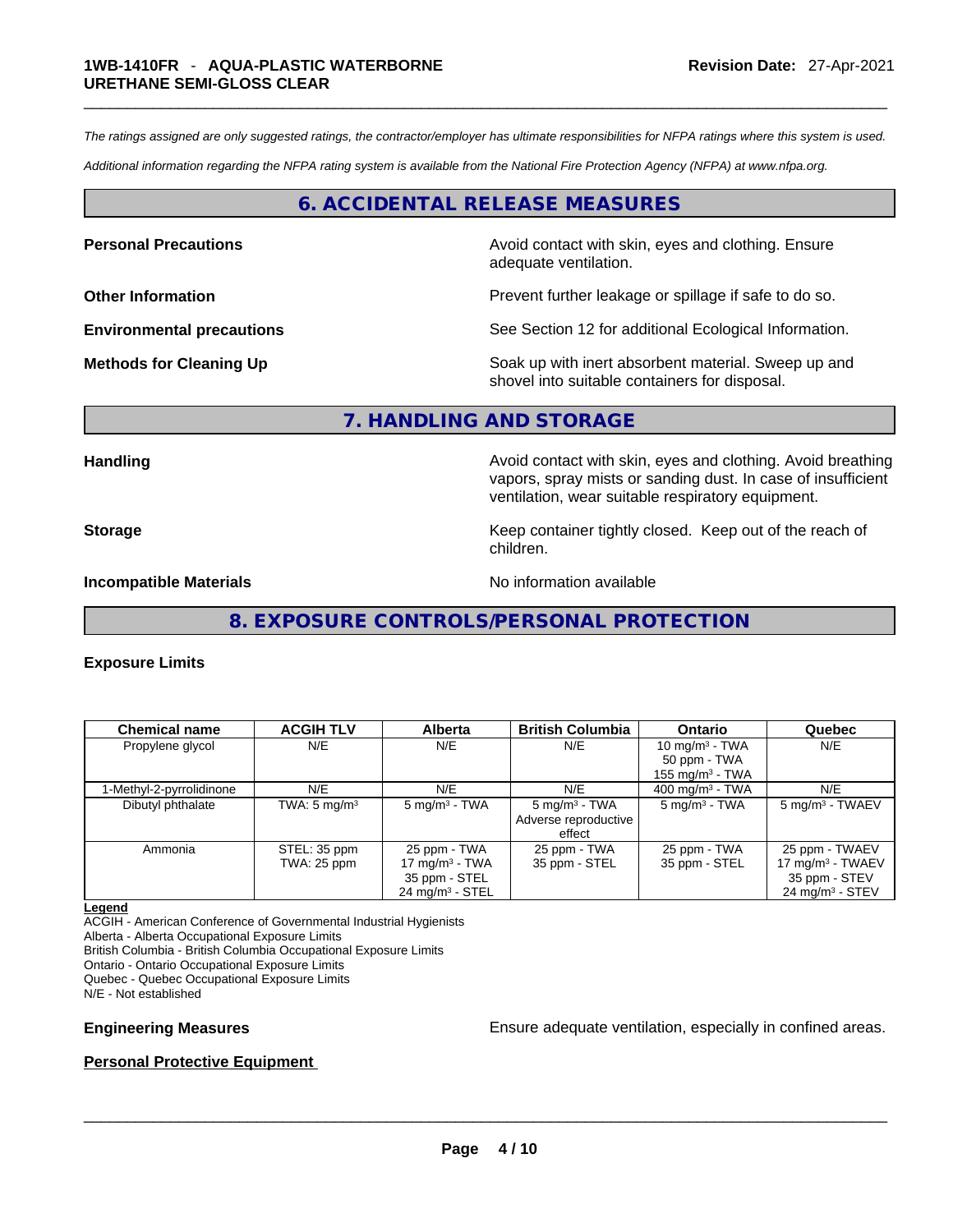**Eye/Face Protection Safety glasses with side-shields. Skin Protection Protection Protective gloves and impervious clothing. Respiratory Protection In operations where exposure limits are exceeded, use a** NIOSH approved respirator that has been selected by a technically qualified person for the specific work conditions. When spraying the product or applying in confined areas, wear a NIOSH approved respirator specified for paint spray or organic vapors.

**Hygiene Measures Avoid contact with skin, eyes and clothing. Remove and Avoid contact with skin, eyes and clothing. Remove and Avoid contact with skin, eyes and clothing. Remove and** wash contaminated clothing before re-use. Wash thoroughly after handling.

# **9. PHYSICAL AND CHEMICAL PROPERTIES**

**Appearance** liquid **Odor Odor little or no odor little or no odor Odor Threshold** No information available **Density** (Ibs/gal) 8.55 - 8.65 **Specific Gravity** 1.02 - 1.04 **pH pH** *No* information available **Viscosity (cps) Viscosity (cps) No information available Solubility(ies)** No information available **Water solubility No information available No information available Evaporation Rate No information available No information available Vapor pressure**  No information available **No information** available **Vapor density No information available No information available Wt. % Solids** 25 - 35 **Vol. % Solids** 25 - 35 **Wt. % Volatiles** 65 - 75 **Vol. % Volatiles** 65 - 75 **VOC Regulatory Limit (g/L)** <350 **Boiling Point (°F)** 212 **Boiling Point**  $(^{\circ}C)$  100 **Freezing point (°F)** 32 **Freezing Point (°C)** 0 **Flash point (°F)**<br> **Flash Point (°C)**<br> **Flash Point (°C)**<br> **Not** applicable **Flash Point (°C) Method** Not applicable **Flammability (solid, gas)** Not applicable **Upper flammability limit:** Not applicable **Lower flammability limit:** Not applicable **Autoignition Temperature (°F)** No information available **Autoignition Temperature (°C)** No information available **Decomposition Temperature (°F)** No information available **Decomposition Temperature (°C)**<br> **Partition coefficient**<br> **Partition coefficient**<br> **No** information available

**No information available** 

# **10. STABILITY AND REACTIVITY**

**Reactivity** Not Applicable \_\_\_\_\_\_\_\_\_\_\_\_\_\_\_\_\_\_\_\_\_\_\_\_\_\_\_\_\_\_\_\_\_\_\_\_\_\_\_\_\_\_\_\_\_\_\_\_\_\_\_\_\_\_\_\_\_\_\_\_\_\_\_\_\_\_\_\_\_\_\_\_\_\_\_\_\_\_\_\_\_\_\_\_\_\_\_\_\_\_\_\_\_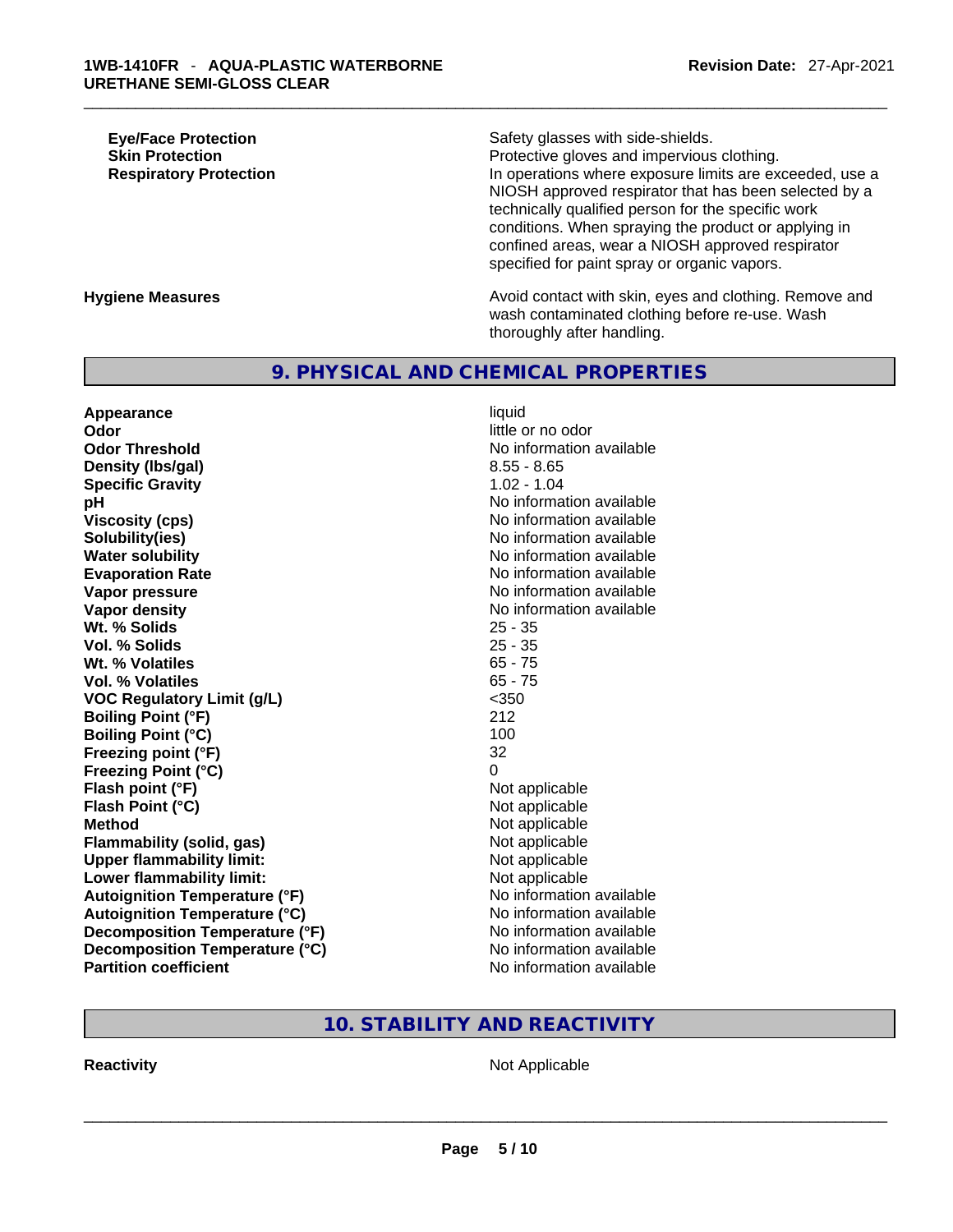| <b>Chemical Stability</b>               | Stable under normal conditions.          |
|-----------------------------------------|------------------------------------------|
| <b>Conditions to avoid</b>              | Prevent from freezing.                   |
| <b>Incompatible Materials</b>           | No materials to be especially mentioned. |
| <b>Hazardous Decomposition Products</b> | None under normal use.                   |
| Possibility of hazardous reactions      | None under normal conditions of use.     |

# **11. TOXICOLOGICAL INFORMATION**

| <b>Product Information</b>               |  |
|------------------------------------------|--|
| Information on likely routes of exposure |  |

**Principal Routes of Exposure** Eye contact, skin contact and inhalation.

**Acute Toxicity<br>Product Information** 

**No information available** 

#### **<u>Symptoms related to the physical, chemical and toxicological characteristics</u>**

**Symptoms Symptoms No information available** 

#### **Delayed and immediate effects as well as chronic effects from short and long-term exposure**

| Eye contact                     | May cause slight irritation                              |
|---------------------------------|----------------------------------------------------------|
| <b>Skin contact</b>             | Substance may cause slight skin irritation. Prolonged or |
|                                 | repeated contact may dry skin and cause irritation.      |
| <b>Inhalation</b>               | May cause irritation of respiratory tract.               |
| Ingestion                       | Ingestion may cause gastrointestinal irritation, nausea, |
|                                 | vomiting and diarrhea.                                   |
| <b>Sensitization</b>            | No information available.                                |
| <b>Neurological Effects</b>     | No information available.                                |
| <b>Mutagenic Effects</b>        | No information available.                                |
| <b>Reproductive Effects</b>     | May damage fertility or the unborn child.                |
| <b>Developmental Effects</b>    | No information available.                                |
| <b>Target organ effects</b>     | No information available.                                |
| <b>STOT - single exposure</b>   | No information available.                                |
| <b>STOT - repeated exposure</b> | No information available.                                |
| Other adverse effects           | No information available.                                |
| <b>Aspiration Hazard</b>        | No information available.                                |

#### **Numerical measures of toxicity**

**The following values are calculated based on chapter 3.1 of the GHS document**

| ATEmix (oral)                 | 36837 mg/kg  |
|-------------------------------|--------------|
| <b>ATEmix (dermal)</b>        | 166182 mg/kg |
| ATEmix (inhalation-dust/mist) | 147 mg/L     |

**Component Information**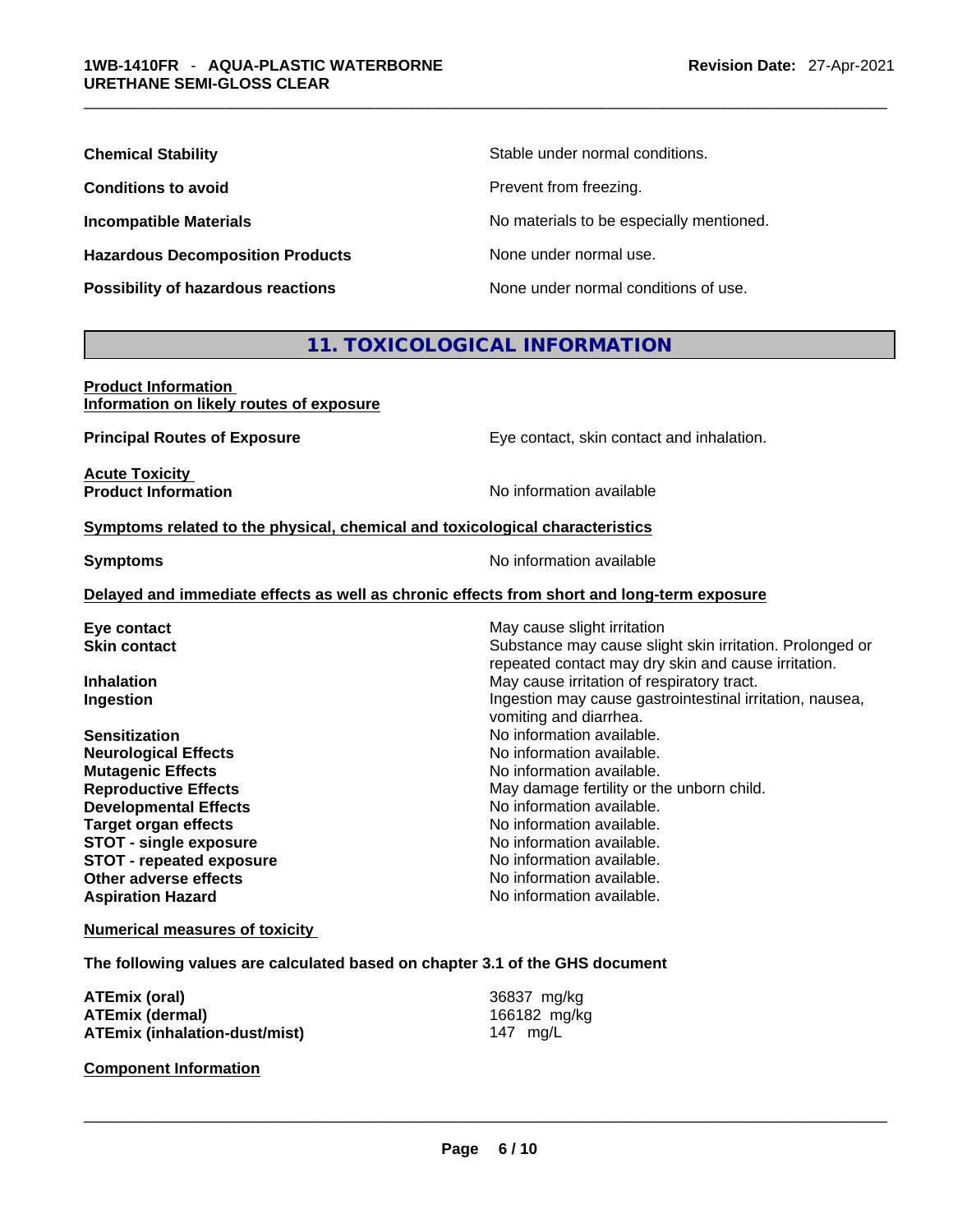| Chemical name                                                                                 | Oral LD50            | Dermal LD50              | <b>Inhalation LC50</b>    |
|-----------------------------------------------------------------------------------------------|----------------------|--------------------------|---------------------------|
| Diethylene glycol monomethyl ether<br>111-77-3                                                | $= 4$ mL/kg (Rat)    | $= 650$ mg/kg (Rabbit)   |                           |
| Propanoic acid, 2-methyl-,<br>monoester with<br>2,2,4-trimethyl-1,3-pentanediol<br>25265-77-4 | $=$ 3200 mg/kg (Rat) | $> 15200$ mg/kg (Rat)    |                           |
| Propylene glycol<br>$57 - 55 - 6$                                                             | $= 20$ g/kg (Rat)    | $= 20800$ mg/kg (Rabbit) |                           |
| 1-Methyl-2-pyrrolidinone<br>872-50-4                                                          | $=$ 3914 mg/kg (Rat) | $= 8$ g/kg (Rabbit)      | $> 5.1$ mg/L (Rat) 4 h    |
| Dibutyl phthalate<br>84-74-2                                                                  | $= 7499$ mg/kg (Rat) | $>$ 20000 mg/kg (Rabbit) | $>= 15.68$ mg/L (Rat) 4 h |
| Ammonia<br>7664-41-7                                                                          | $=$ 350 mg/kg (Rat)  |                          | $= 2000$ ppm (Rat) 4 h    |

#### **Chronic Toxicity**

### **Carcinogenicity**

*There are no known carcinogenic chemicals in this product above reportable levels.* 

# **12. ECOLOGICAL INFORMATION**

# **Ecotoxicity Effects**

The environmental impact of this product has not been fully investigated.

### **Product Information**

### **Acute Toxicity to Fish**

No information available

#### **Acute Toxicity to Aquatic Invertebrates**

No information available

#### **Acute Toxicity to Aquatic Plants**

No information available

### **Persistence / Degradability**

No information available.

#### **Bioaccumulation**

There is no data for this product.

#### **Mobility in Environmental Media**

No information available.

#### **Ozone**

No information available \_\_\_\_\_\_\_\_\_\_\_\_\_\_\_\_\_\_\_\_\_\_\_\_\_\_\_\_\_\_\_\_\_\_\_\_\_\_\_\_\_\_\_\_\_\_\_\_\_\_\_\_\_\_\_\_\_\_\_\_\_\_\_\_\_\_\_\_\_\_\_\_\_\_\_\_\_\_\_\_\_\_\_\_\_\_\_\_\_\_\_\_\_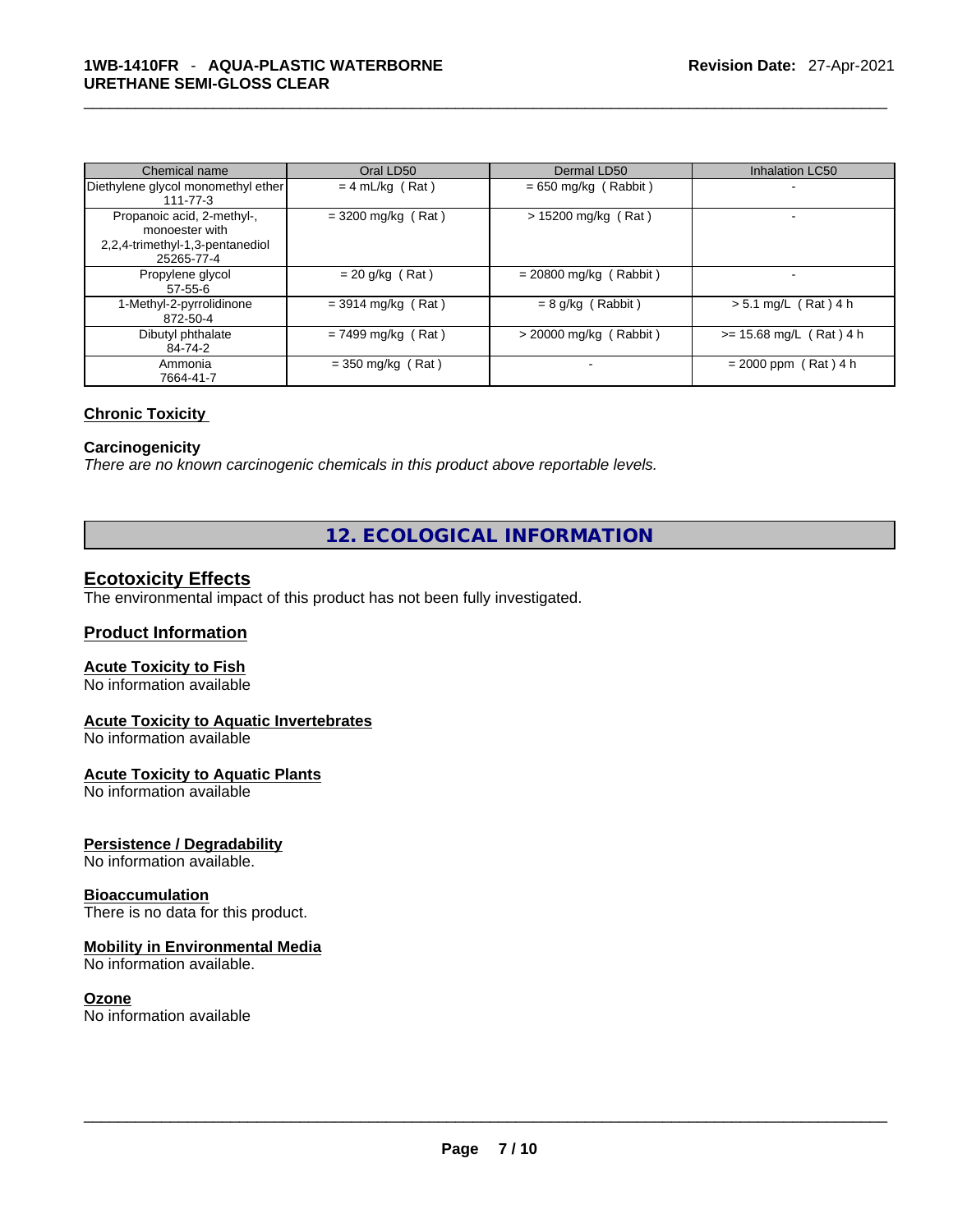#### **Component Information**

#### **Acute Toxicity to Fish**

Propylene glycol LC50: 710 mg/L (Fathead Minnow - 96 hr.)

#### **Acute Toxicity to Aquatic Invertebrates**

Propylene glycol EC50: > 10000 mg/L (Daphnia magna - 24 hr.)

#### **Acute Toxicity to Aquatic Plants**

No information available

**13. DISPOSAL CONSIDERATIONS** 

**Waste Disposal Method** Dispose of in accordance with federal, state, provincial, and local regulations. Local requirements may vary, consult your sanitation department or state-designated environmental protection agency for more disposal options.

**14. TRANSPORT INFORMATION** 

**TDG** Not regulated

**ICAO / IATA** Not regulated

**IMDG / IMO Not regulated** 

**15. REGULATORY INFORMATION** 

#### **International Inventories**

**TSCA: United States** Yes - All components are listed or exempt. **DSL: Canada Ves - All components are listed or exempt.** 

# **National Pollutant Release Inventory (NPRI)**

#### **NPRI Parts 1- 4**

This product contains the following Parts 1-4 NPRI chemicals:

| <b>Chemical</b><br>name | $CAS$ No. | Weight-% | <b>NPRI Parts 1-4</b> |
|-------------------------|-----------|----------|-----------------------|
|                         |           |          |                       |
|                         |           |          |                       |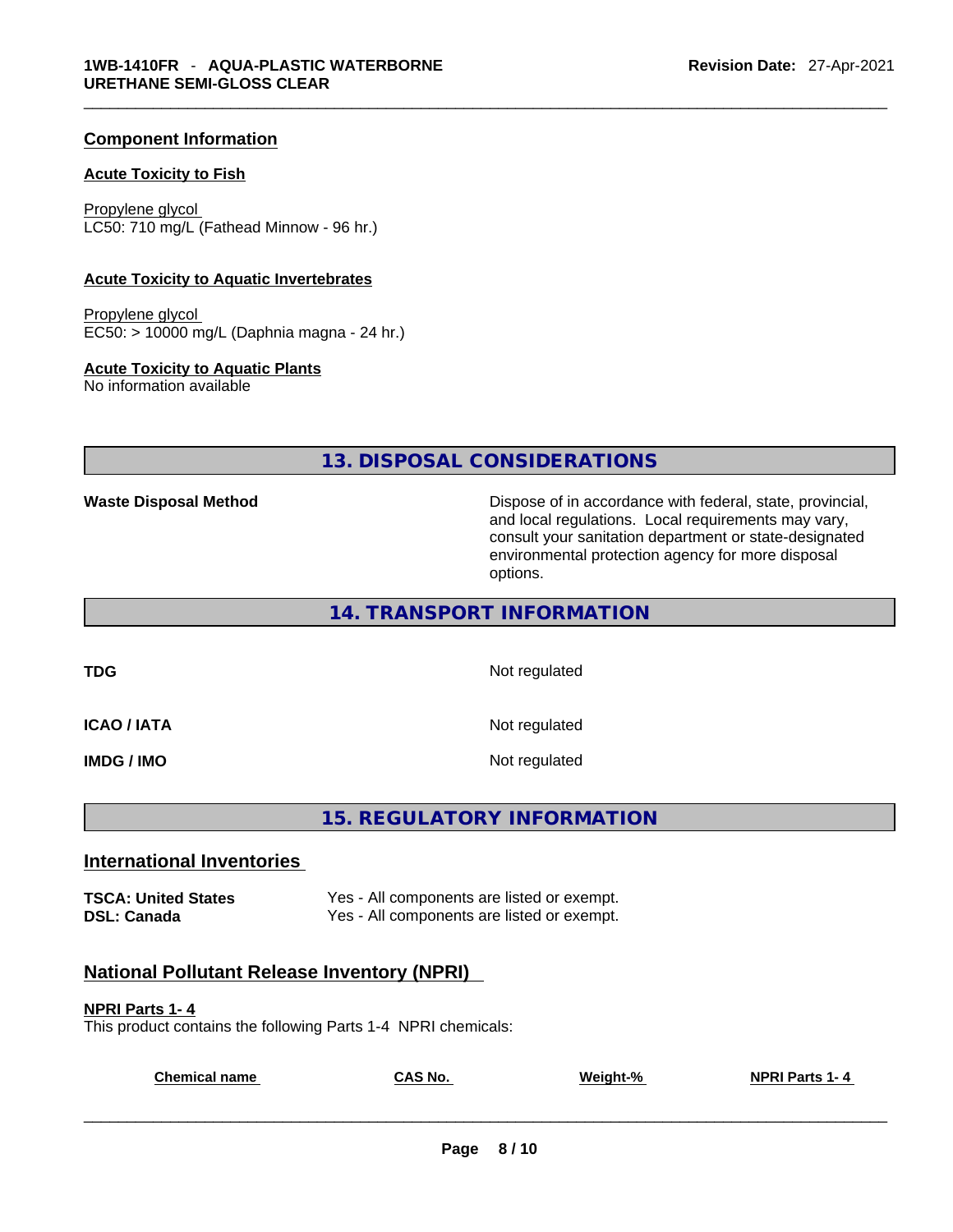| Diethylene glycol monomethyl ether | 111-77-3  | l - 5%         | ∟isted |
|------------------------------------|-----------|----------------|--------|
| 1-Methyl-2-pyrrolidinone           | 872-50-4  | - 5%           | ∟isted |
| Dibutyl phthalate                  | 84-74-2   | $0.5 - 1\%$    | ∟isted |
| Ammonia                            | 7664-41-7 | $0.1 - 0.25\%$ | ∟isted |

#### **NPRI Part 5**

This product contains the following NPRI Part 5 Chemicals:

*None*

#### **WHMIS Regulatory Status**

This product has been classified in accordance with the hazard criteria of the Hazardous Products Regulations (HPR) and the SDS contains all the information required by the HPR.

|                                                                                    |               | <b>16. OTHER INFORMATION</b> |                      |          |  |
|------------------------------------------------------------------------------------|---------------|------------------------------|----------------------|----------|--|
| $HMIS -$                                                                           | Health: $2^*$ | <b>Flammability: 0</b>       | <b>Reactivity: 0</b> | $PPE: -$ |  |
| <b>HMIS Legend</b><br>0 - Minimal Hazard<br>1 - Slight Hazard<br>O Moderate Horard |               |                              |                      |          |  |

- 2 Moderate Hazard
- 3 Serious Hazard
- 4 Severe Hazard
- Chronic Hazard

X - Consult your supervisor or S.O.P. for "Special" handling instructions.

Note: The PPE rating has intentionally been left blank. Choose appropriate PPE that will protect employees from the hazards the material will *present under the actual normal conditions of use.* 

*Caution: HMISÒ ratings are based on a 0-4 rating scale, with 0 representing minimal hazards or risks, and 4 representing significant hazards or risks. Although HMISÒ ratings are not required on MSDSs under 29 CFR 1910.1200, the preparer, has chosen to provide them. HMISÒ ratings are to be used only in conjunction with a fully implemented HMISÒ program by workers who have received appropriate HMISÒ training. HMISÒ is a registered trade and service mark of the NPCA. HMISÒ materials may be purchased exclusively from J. J. Keller (800) 327-6868.* 

 **WARNING!** If you scrape, sand, or remove old paint, you may release lead dust. LEAD IS TOXIC. EXPOSURE TO LEAD DUST CAN CAUSE SERIOUS ILLNESS, SUCH AS BRAIN DAMAGE, ESPECIALLY IN CHILDREN. PREGNANT WOMEN SHOULD ALSO AVOID EXPOSURE.Wear a NIOSH approved respirator to control lead exposure. Clean up carefully with a HEPA vacuum and a wet mop. Before you start, find out how to protect yourself and your family by logging onto Health Canada at

http://www.hc-sc.gc.ca/ewh-semt/contaminants/lead-plomb/asked\_questions-questions\_posees-eng.php.

| <b>Prepared By</b>         | <b>Product Stewardship Department</b><br>Benjamin Moore & Co.<br>101 Paragon Drive<br>Montvale, NJ 07645<br>800-225-5554 |
|----------------------------|--------------------------------------------------------------------------------------------------------------------------|
| <b>Revision Date:</b>      | 27-Apr-2021                                                                                                              |
| <b>Reason for revision</b> | Not available                                                                                                            |